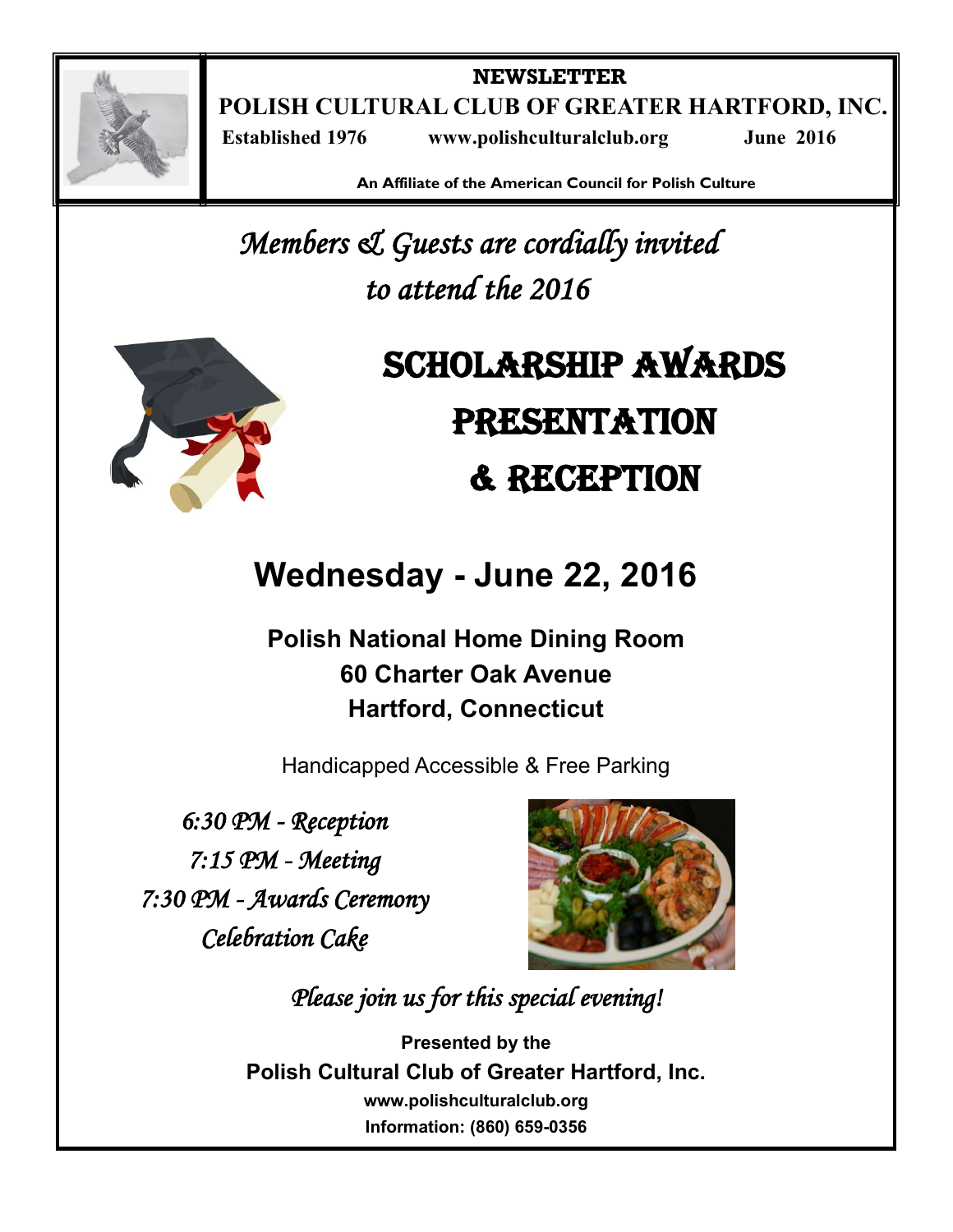## *Page 2* **NEWSLETTER**



## **CO-PRESIDENTS' MESSAGE**

#### **OUR 40TH ANNIVERSARY IS FAST APPROACHING!**

#### *We need your help soliciting ads for our Souvenir Program Book*

The Polish Cultural Club of Greater Hartford, Inc. will be celebrating its 40th Anniversary on Saturday, October 22, 2016 at a lovely venue, the Riverfront Community Center in Glastonbury, CT. In addition to a gala banquet and outstanding entertainment, there will be a commemorative 40th Anniversary Program Book marking the occasion. We invite you to place an advertisement, greeting, or tribute into our book. We would also appreciate your making a personal approach to friends, family, and local businesses who might also be interested in advertising or expressing best wishes.

This is a unique opportunity to show your support of Polish culture and heritage. Throughout its forty-year history, the Polish Cultural Club of Greater Hartford has remained true to its Mission Statement to preserve, promote, and share the history, culture and customs of Poland. This has been accomplished on many levels and in numerous ways, most particularly through scholarships, education, history, cultural awareness, arts and crafts, cuisine, and fund-raising. For details on our Club's history, please visit our website www.polishculturalclub.org.

We hope that you will want to be a part of this 40th Anniversary Program Book. **Please review and fill out the Order Form, which is inserted in this newsletter, enclose your check, and mail them both to the address listed.** The deadline for submittals, including all text, digital photos and PDFs, is September 1, 2016. Advertisements and sentiments will be accepted in both English and Polish.

If you need additional letters and forms for solicitations or have any questions about formulating an ad, please contact either Carol Phelan at 860.646.3114 or Lilia Kieltyka at 860.841.3477. They will be happy to help you.

Invitations for the Anniversary Banquet will be sent out in late summer. You will be able to reserve individual seats or a table for 8. We look forward to welcoming members of the national ACPC Board of Directors, who will be joining us as part of their Fall Board Meeting weekend in Glastonbury. We expect to enjoy a memorable and gay evening of a renewal of friendships, camaraderie, and celebration.

*Calling All Volunteers!*A general 40th Anniversary Committee meeting for all interested volunteers will be scheduled in early summer. We would love to include you. Please feel free to contact Pattie or Fran to be added to our list. *Thank you in advance for your anticipated support!*

*Fran Pudlo and Pattie Kaczynski*, *Co-Presidents*

(860) 659-0356 (860) 677-0628

**WE NEED YOUR FEEDBACK.** We have been sending electronic communications to those members who have e-mail. Is this working well? Are you satisfied with the process? Please send an email to: hopscotch77@sbcglobal.net with any comments or suggestions. We will continue to send hard copies to those members who wish to receive mailings in that form. Please let us know your thoughts.

## **MEET OUR 2016 SCHOLARSHIP RECIPIENTS**



We are pleased to announce that the following four students will receive the 2016 Jennie Marconi-Javorski Scholarship at a reception/ceremony on Wednesday, June 22.

**Cameron Fedina**, son of Chris Fedina of Niantic and Alliene Poirier of Newington, sponsored by grandfather, *Henry Fedina*, who will be graduating from Newington High School and attending Fairfield University, Fairfield, CT majoring in Business Management.

**Elizabeth Marconi**, daughter of Robert and Louise Trojanowski-Marconi, sponsored by father, *Robert Marconi*, who will be graduating from Columbia University in NY and attending the Centre for Global Health, University of Dublin, Trinity College, Dublin, Ireland majoring in Global Health.

**Cameron Torres**, son of Felix Torres and Felicia Torres of Manchester, sponsored by grandmother, *Ann Oleasz*, who will be graduating from East Catholic High School and attending Franklin Pierce University in Rindge, NH majoring in Sports Management.

**Rachel Zlotnick**, daughter of Andrew and Janice Zlotnick of Glastonbury, sponsored by grandmother, *Nancy Yiznitsky*, who will be graduating from Glastonbury High School and attending Villanova University in Villanova, PA majoring in Nursing.

Please join us in honoring these impressive young people. Details on the scholarship presentation can be found on the cover page of this newsletter.

*Florence Langridge and Virginia Pudlo, Scholarship Co-Chairs*

## **POLISH DAY AT THE CAPITOL**

Congratulations once again to member, **Marek Czarnecki**, iconographer and scholar, who was recognized on May 3, 2016 at



Polish Day at the Capitol in Hartford. The other two honorees were: Irene Grabowy of Bristol, Vice Censor of the Polish National Alliance and 1st VP— New England Fraternal Alliance; and Jozef Smyk, a mainstay of New Britain's Polish community. It bears repeating Marek's words of inspiration: "Whether we are new immigrants, or first generation, second generation, or third, we're all given this thing by birth called 'being Polish.' But, at some point, we all have to

*Marek Czarnecki*

very deliberately and self-consciously claim it as a gift. I am grateful to be a part of this and to help others do the same."

| <b>NEWSLETTER STAFF</b>  |                                     |                        |  |
|--------------------------|-------------------------------------|------------------------|--|
| Editor:                  | <b>Frances Pudlo</b>                | (francespudlo@att.net) |  |
| <b>Assistant Editor:</b> | <b>Anna-Mae Maglaty</b>             |                        |  |
| Staff:                   | Carol Bogon Phelan, Nancy Yiznitsky |                        |  |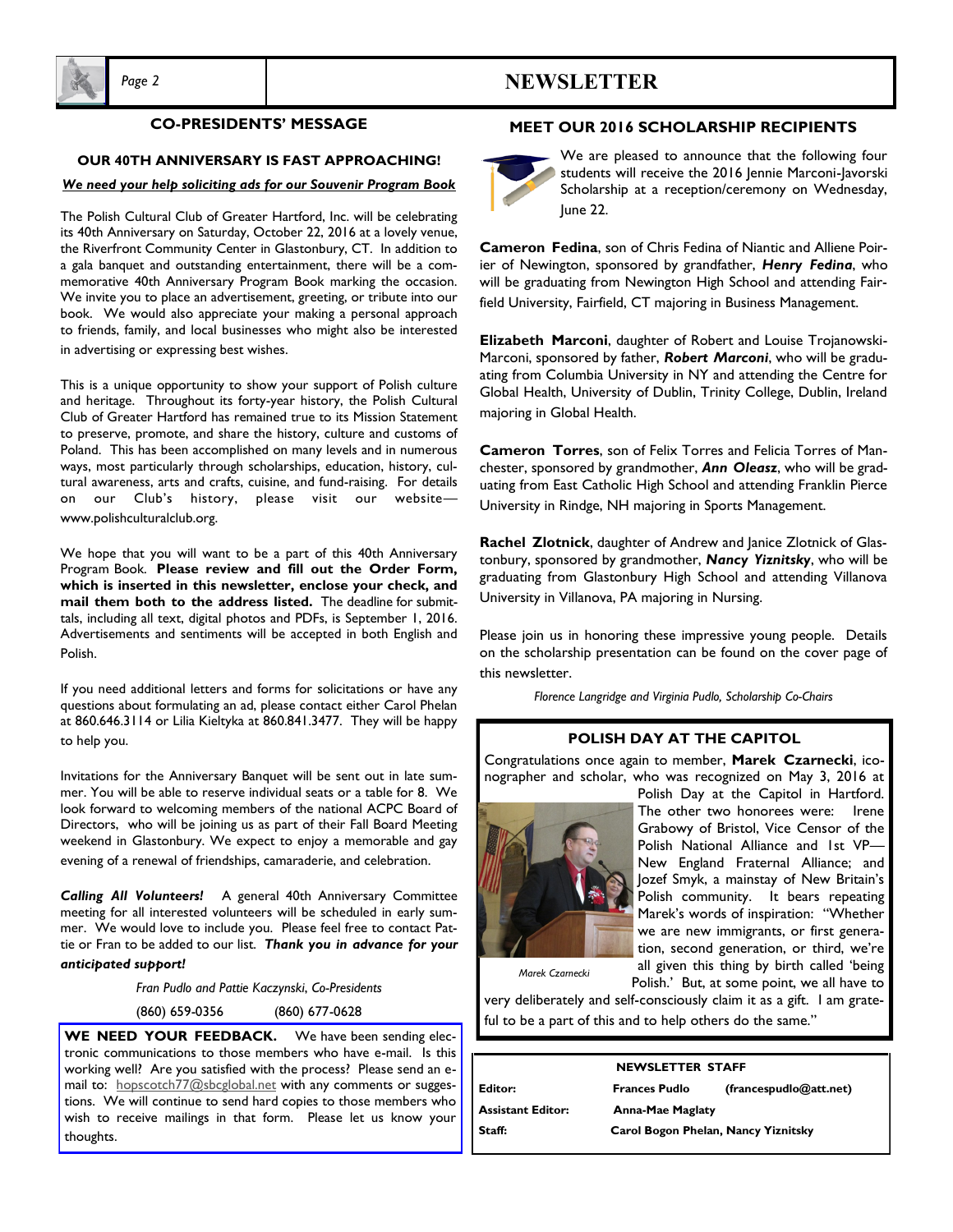## **Polish Cultural Club of Greater Hartford, Inc.**

## **DID YOU KNOW . . . . . That Two of our Members just Returned from a Trip of a Lifetime**

*Krystyna Słowikowska Farley (PCCGH Cultural Counsel) and Edward Farley (PCCGH Vice-President) recently returned from a trip that will remain among their most treasured memories. The following article describes their mini-journey to Italy in mid-May 2016 to celebrate the 72nd Commemoration of the World War II Victory at Monte Cassino. — Anna-Mae Maglaty*

In late April 2016, Krystyna Farley was about to enter the Church of St. Francis of Assisi in New Britain to attend Mass when a voice behind her made her pause. The speaker was most complimentary about her appearance, noting Krystyna's elegance, her youth, and liveliness. Krystyna thanked the woman, Mrs. Sophie Pawlak, and responded with the fact that she was ninety years old and that during World War II she had served in the Polish Army under the command of the British. Mrs. Pawlak was incredulous as Krystyna spoke of her role as a nurse's aide in Italy caring for patients who upon their death were buried at Monte Cassino. Learning of this association moved Mrs. Pawlak to invite Krystyna and an assistant (Edward Farley) to the 72nd Celebration of the Victory at Monte Cassino with all expenses paid by the Polish government. Plans were quickly



*Present Day Monte Cassino*

set into motion and the Farleys were en route to Italy and most notably, to Monte Cassino, to be present at the commemoration scheduled for May 18, 2016.

The multi-faceted battle of Monte Cassino took place from January 17, 1944 to May 18, 1944 and marked one of the longest and bloodiest engagements of the Italian campaign during World War II. After attempts to overcome the Germans in the Liri Valley and at Anzio ended in stalemate, the Allies struggled to capture the western anchor of the Gustav Line and the Roman Catholic Abbey of Monte Cassino, which had been fortified by the Germans. When two more offensives, resulting in the destruction of the Abbey and aerial bombardment of the region, again failed to produce the desired result, the Polish Second Major Tactical Corps (3rd and 5th Div.), under the command of General Władysław Anders, finally succeeded in reaching the summit. The region was almost impenetrable because of its extremely high location — only oxen and mules were able to make the climb. Numerous and various Allied forces had been involved in the grueling battles to take Monte Cassino over this four month period, including the Americans, but none were able to capture the hill and conquer the Germans. The Poles were the first to raise their flag over the site, making it known that they were able to accomplish what eluded other Allied armies.

The events of May 18, 2016 will be permanently embedded in Krystyna's memory. Under the auspices of the Polish government, the celebration began with a Mass offered by a priest who was a Lt. Colonel in the Polish Army. A military choir and hundreds of children with banners added to the plethora of Polish soldiers from all regions of Poland. Further enhancing the occasion was the presence of the young President of Poland, Andrzej Duda.



One could only look with awe at the area where the festivities were held. It was close to the size of a football field. Then, too, were the steps along the field which served as the gravesites of the fallen Polish soldiers. An honor guard consisting of Polish and Italian soldiers stood over the burial place of the great General Anders, the major commander of the Italian campaign, whose leadership led to the victory at Monte Cassino. Following Mass, a special ceremony was held at which World War II veterans watched respectfully as President Duda was presented with a sword, a gift of honor.

*Honor guard at the gravesite of Polish General Władysław Anders with steps containing graves of the fallen Polish soldiers in the background.*

At the dinner culminating the commemoration, Krystyna enjoyed a unique opportunity to meet Polish President Andrzej Duda and have a thrilling "Kodak Moment."

Who could believe that a chance encounter while attending Sunday Mass could result in being part of a celebration honoring the victory at Monte Cassino. Indeed, Krystyna and her assistant, Ed, found this mini-journey to be the trip of a lifetime, and May 18, 2016 will forever be a date that the Farleys will remember proudly.



Article based on an interview with Krystyna Farley by Anna-Mae Maglaty on June 7, 2016

*Andrzej Duda, President of Poland greeting Krystyna Słowikowska Farley*